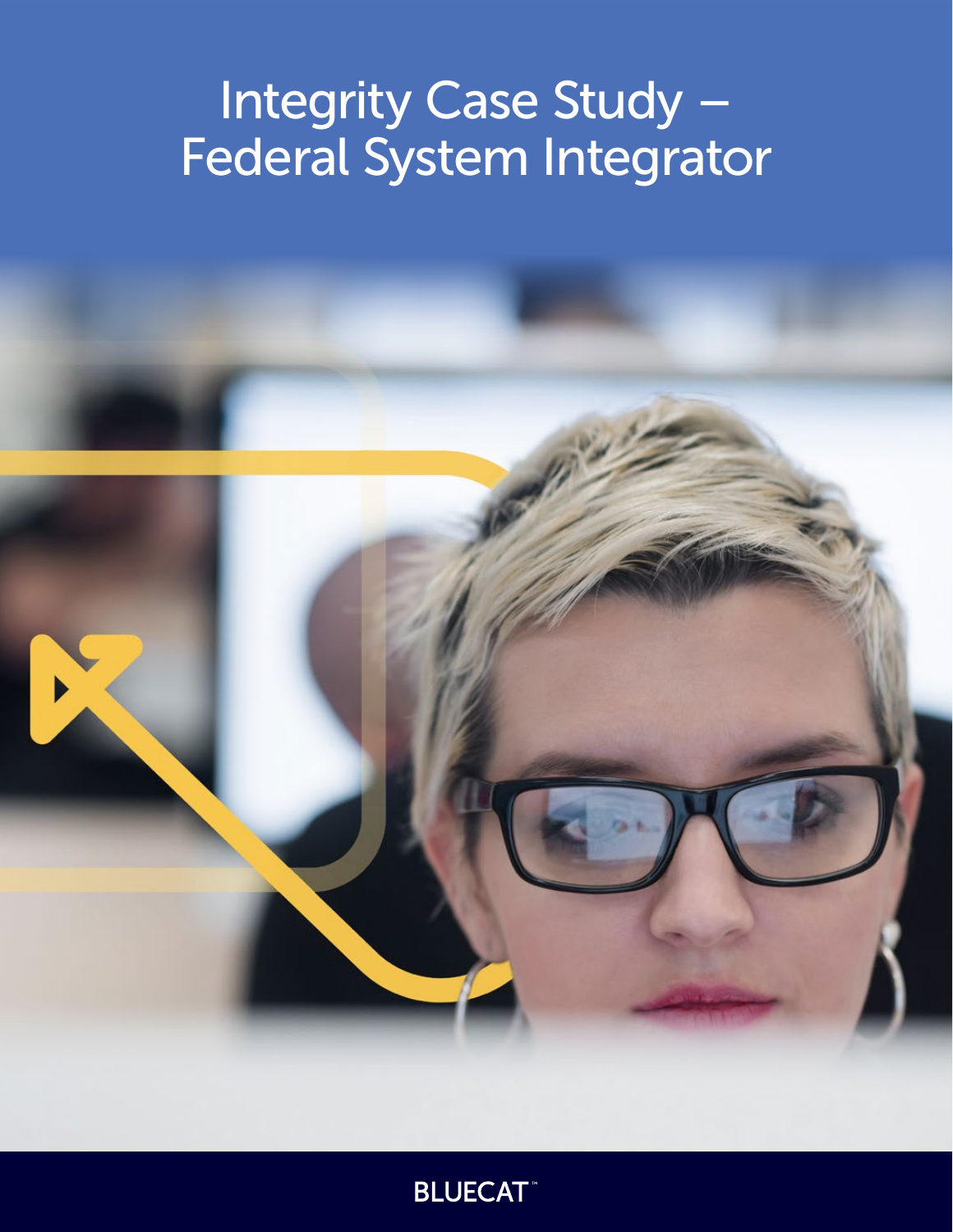# The Customer

In April 2018, an acquisition created one of the largest Federally-focused system integrators. n April 2018, an acquisition created one of the

The acquisition posed a daunting challenge to network administrators from both companies. Over the previous few years, the acquired company had been through a series of mergers and spinoffs of its own, leaving its network balkanized and difficult to manage as a single entity. The two pre-acquisition networks were also run in very different ways, creating the additional challenge of bringing two large, complex networks together under a single IT organization.

Beyond the basic issue of rationalizing a combined network architecture, the company was also looking to build its brand around innovation. As the government moves toward a more flexible, value-driven approach to technology, it is already starting to look to Federally focused system integrators to deliver the agile networks which the private sector has long enjoyed. To take advantage of this significant market opportunity, the new company had to build an adaptable, secure, feature-rich network.

Early on, company administrators identified four primary issues to address during the process of network unification and rationalization:

- Manage a complex technology integration
- Provide a consistent end-user experience
- Minimize disruption to network operations while delivering innovative solutions
- Promote and maintain cyber-hygiene

With just ninety days to deliver a combined network, the network team started the process by closely examining core infrastructure requirements.

#### The Challenge

DNS infrastructure quickly emerged as a key priority which required immediate attention. The DNS infrastructure inherited from predecessor companies was a mix of solutions implemented unevenly across different business units.

Many elements of the combined entity already used BlueCat to maximize uptime, minimize errors, and deliver functionality around automation, cloud, and other business initiatives. Other areas of the network still used decentralized, home-grown DNS solutions such as Microsoft and BIND. These delivered basic functionality but were limited in their ability to scale and support higher-level innovation.

The system integrator engaged BlueCat to lay the foundation of its new network infrastructure by centralizing and automating core DNS functions under a single software platform. The team recognized early on that implementing an enterpriselevel approach to DNS would enable the system integrator to meet its organizational goals:

■ Manage a complex technology integration: By providing one platform for management of

DNS at the enterprise level, the company would eliminate the need to constantly adjust its home-grown solutions, dramatically simplifying the process of bringing disparate networks under a common architecture and reducing the risk from error-related DNS outages.



# **BLUECAT**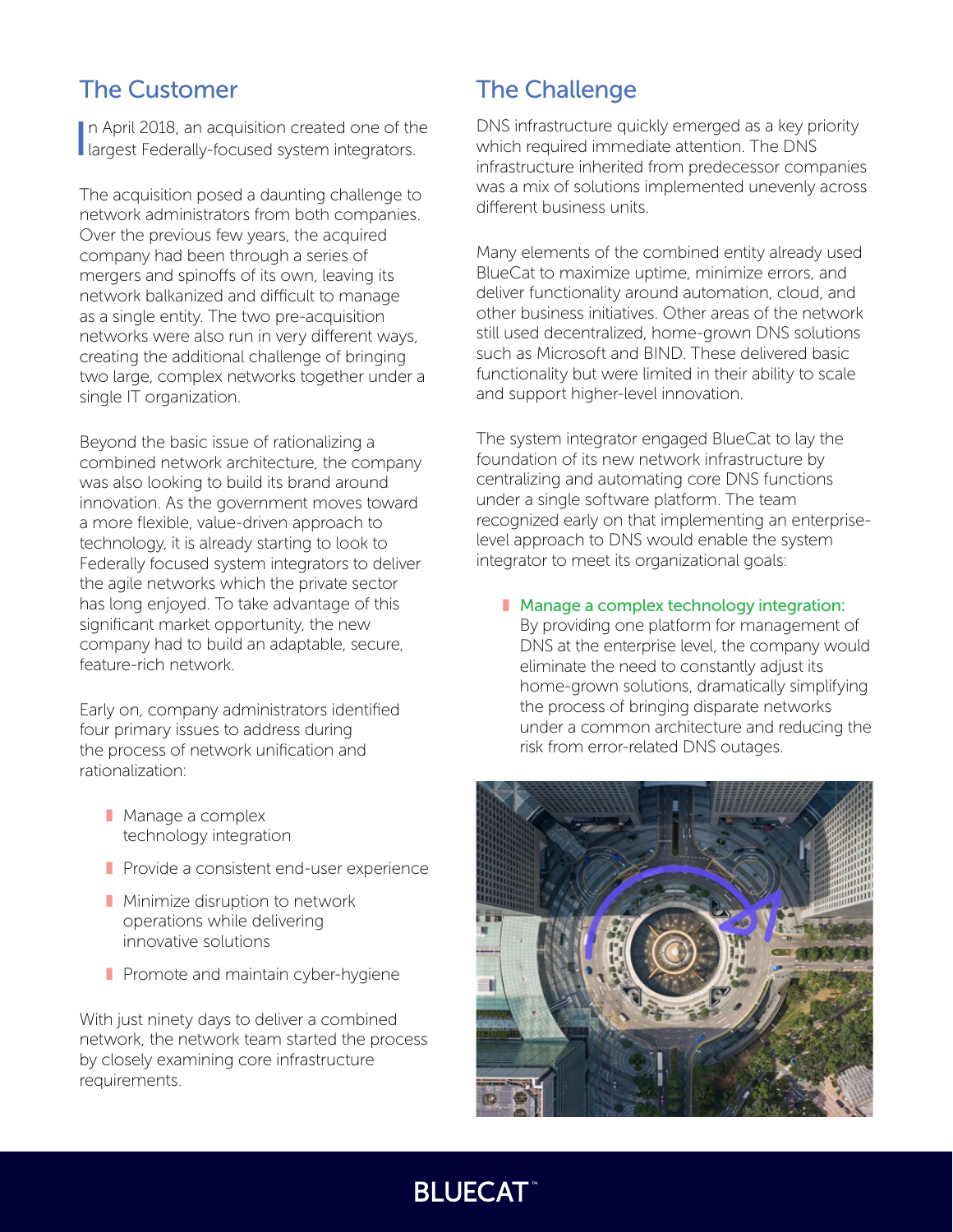

- Provide a consistent end-user experience: In the legacy environments, users were faced with different network functionality based on their operational unit. By moving to an enterprise approach for DNS, users throughout the network would be able to depend on the high availability and functionality which comes with a centrally managed DNS infrastructure.
- Minimize disruption to network operations while delivering innovative solutions: The company engaged BlueCat primarily because of its reputation for superior customer engagement and professional services around complex DNS migrations. BlueCat produced a comprehensive plan for the migration and worked closely with the company to deliver with minimal impact on day-to-day operations. Through the migration process, BlueCat also provided innovative functionality in the form of self-service automation and centralized management of DNS in the cloud.
- During the scoping process, BlueCat and company administrators also began to discuss ways that DNS could assist with the final organizational goal: promoting and maintaining cyber hygiene. Since over 90% of malware uses DNS, it made sense that a true enterprise approach to DNS would include the use of this rich data source for security purposes.

## The Solution

While both network teams were using BlueCat before the acquisition, they were not on the same version. The two entities had also customized their BlueCat instances over time, resulting in systems geared toward very different desired business outcomes.

To create a common baseline for the migration, BlueCat worked with network administrators to quickly upgrade their existing BlueCat systems. This consultative process began with agreeing on a common set of SLAs and desired business outcomes. The BlueCat team also used the upgrade process to cleanse data from both sides of the network, resulting in a clean data set which would help to scale the system moving forward.

During the deployment process, administrators decided that they wanted Active Directory to be the authoritative source of truth for device-level IP address information. Unfortunately, the Active Directory team was still using spreadsheets to manage DNS records – a process which would naturally slow down BlueCat's automated approach to IP address management.